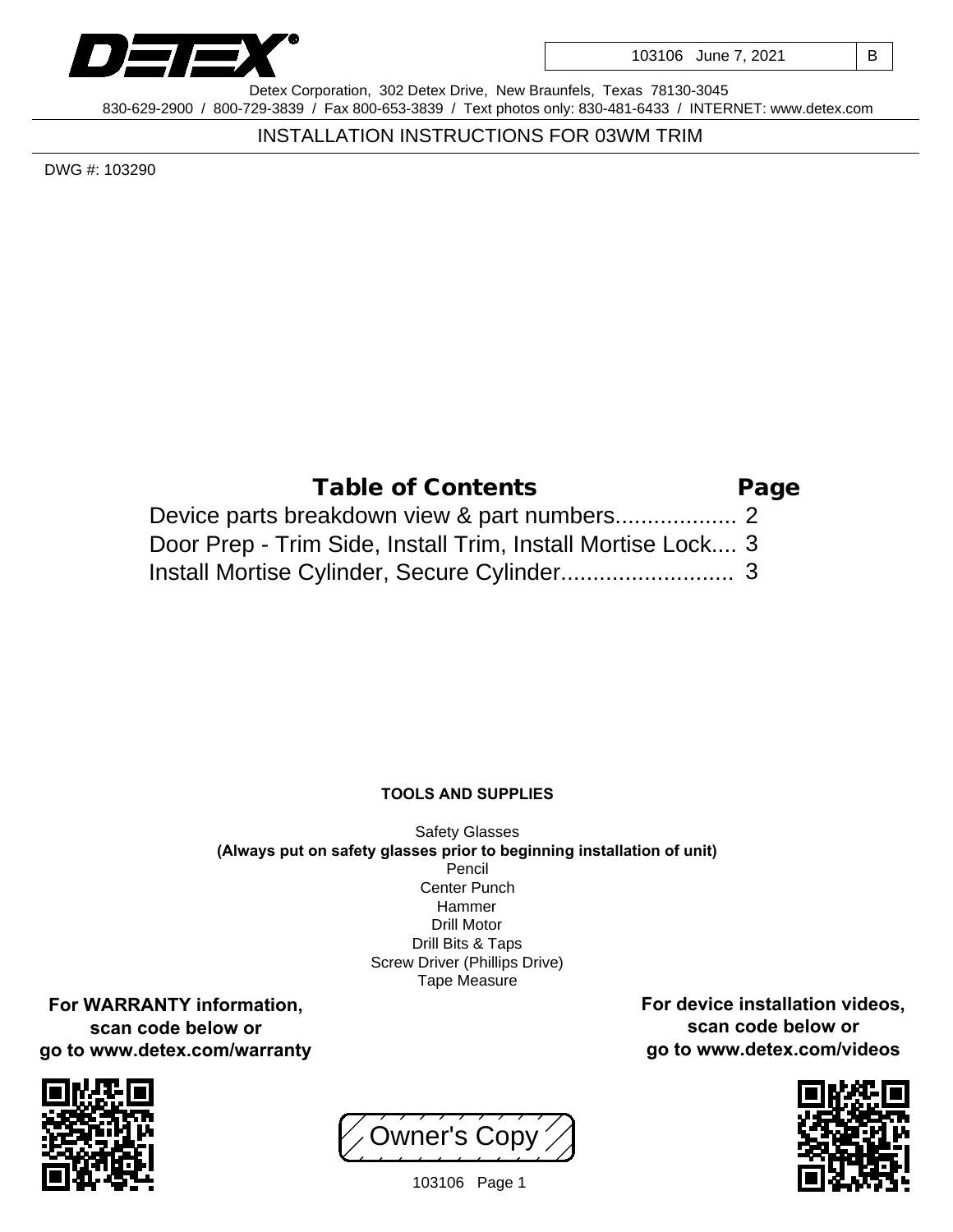| <b>ITEMI</b> | PART NO. | ∴ I QTY | <b>DESCRIPTION</b>                                     |
|--------------|----------|---------|--------------------------------------------------------|
|              | 103291-9 |         | TRIM PLATE, 03WM, BRUSHED STAINLESS STEEL FINISH (630) |
|              | 102281-X |         | l CYLINDER. MORTISE. 5 PIN                             |
| ◠            | 100752-X |         | l CYLINDER COLLAR. TALL                                |
|              | 100464-9 |         | SEX NUT. 1/4-20                                        |